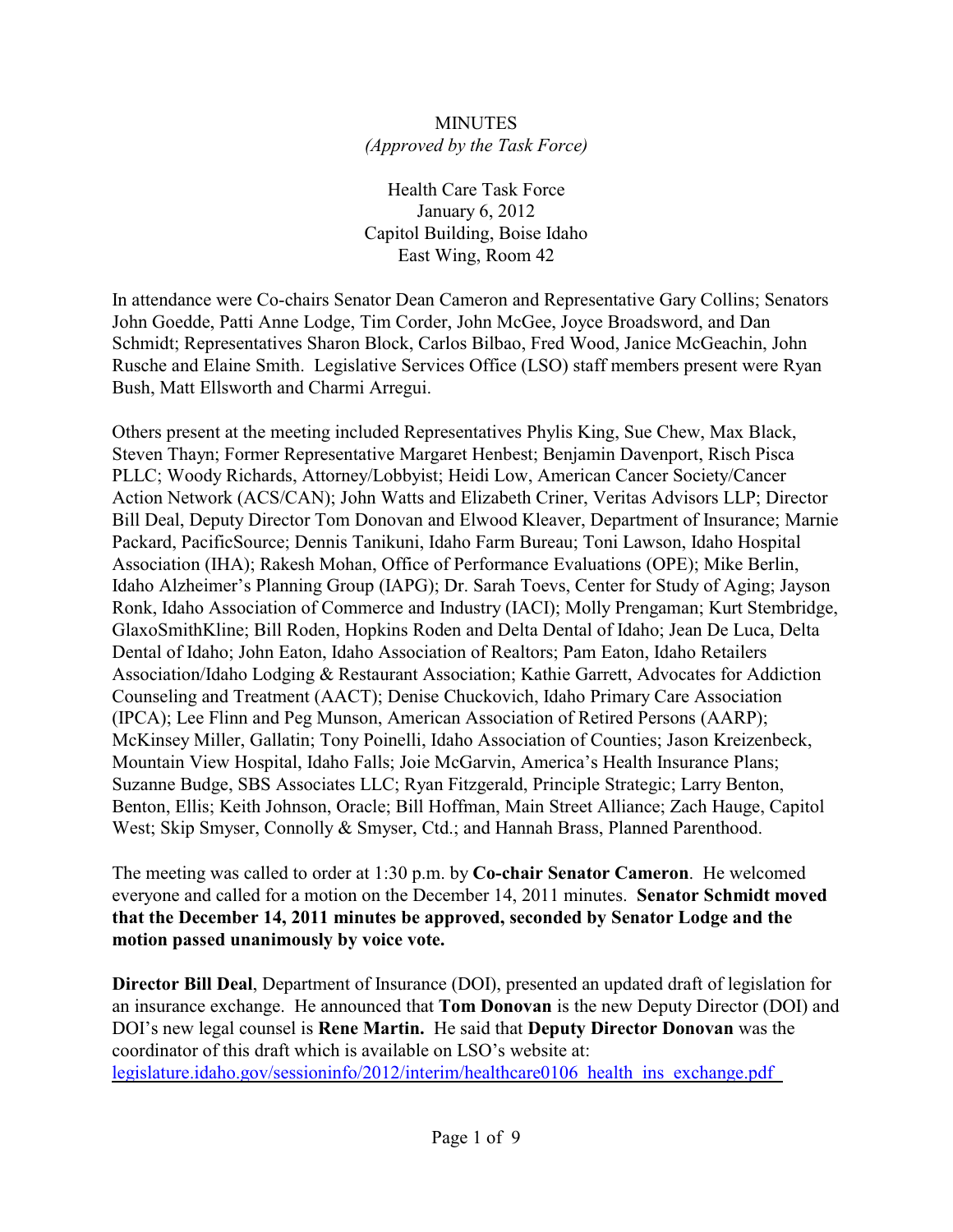**Director Deal** went through the high points of the draft, pointing out that this act would implement a health insurance exchange in Idaho. It is the public policy of the state of Idaho to preserve for its residents individual choice and responsibility in making health coverage decisions. **Director Deal** said this is the purpose of this draft, adding that a health insurance exchange would be state-operated and market-driven. None of the definitions changed in the draft since the December 14th meeting. On page 3 of the draft, line 36, Section 41-6104 pertains to "Establishment of the Exchange and Board" with 13 members, 11 being voting members. On page 4, lines 8-18 the draft states: "... the governor shall appoint three (3) members representing different health carriers; two (2) members representing producers; one (1) member representing individual consumer interests; one (1) member representing small employer business interests employing between one and ten employees; one (1) member representing small employer business interests employing between eleven and twenty-five employees; and one (1) member representing small employer business interests employing twenty-six or more employees. One (1) member shall be a member of the senate appointed by the president pro tempore of the senate, and one (1) member shall be a member of the house of representatives appointed by the speaker of the house. The director or his designated representative and the director of the state department of health and welfare or his designated representative shall each serve as ex officio non-voting members of the board."

**Senator Schmidt** asked if a businessman with a small business does well and gets more employees, would that person change categories, if sitting on the board. **Director Deal** answered that individual health insurance policies were being dealt with in this draft legislation and small group policies with one to fifty employees. In that other category (over fifty) if that business grows, then that employer would no longer be eligible for a small group policy. He said that would be an issue DOI would have to deal with on the replacement, or maybe not; he said he didn't know. **Senator Cameron** thought that the employer would be eligible at the time the employer was appointed. At reappointment, perhaps that person would no longer be eligible, but at the time appointed, if the employer met that definition, it would probably be fine. **Senator Schmidt** clarified that he was trying to specify that it was between these categories of one to ten, etc. that he thinks is much more likely to be variable. He thinks it would be hard to set those categories and stay with them. **Senator Cameron** said he thought the intent was to try to make sure that not all employers are equal or are dealing with the same problems, so the draft was trying to diversify consumer interests to make sure they are representative of different segments or different challenges that might occur for a small business person. **Director Deal** said that as DOI proceeds with this, the small business pretty much stays within the same realm in numbers of employees. He said that when reappointed, then they could be adjusted.

**Representative Wood** clarified that this was discussed in the committee, but the federal legislation says that not a majority of the board can be from the insurance industry, asking if that was correct. **Director Deal** confirmed that to be true. **Representative Wood** said it should be noted that with three carriers and two producers already on the board, that the two members of the Legislature could not be from the insurance industry, appointed by the Pro Tem and Speaker. **Director Deal** said that was correct.

**Senator Broadsword** asked if there was any limitation on number of terms a member on the board could serve and **Director Deal** said that there is no limitation on terms.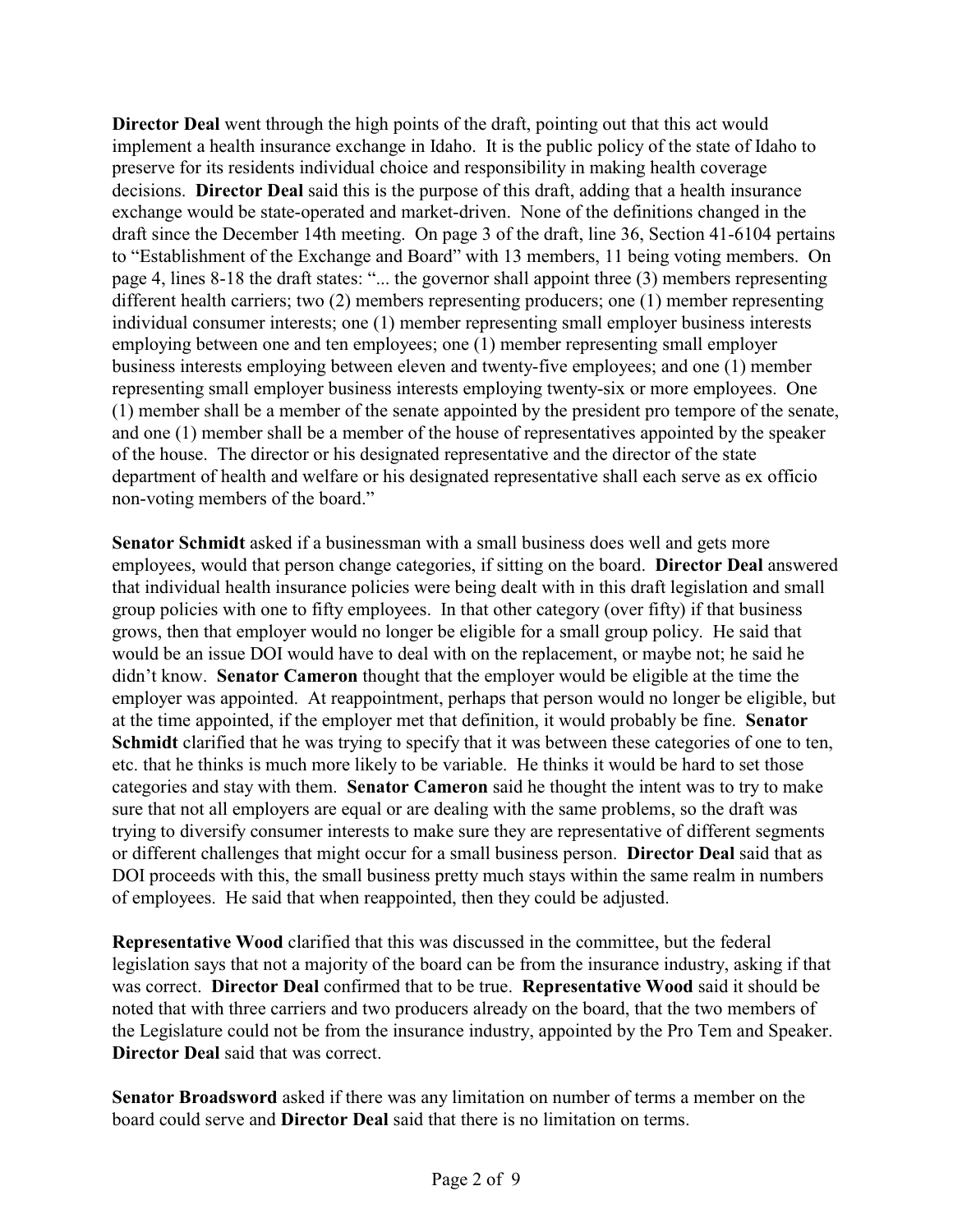**Director Deal** referred to page 5, line 32, 41-6105 "Exchange Plan of Operation" and said this section had been discussed previously, asking for questions. **Senator Cameron** asked if anything in this section had changed since the last meeting and **Director Deal** answered that nothing had changed.

**Representative Rusche** asked if the plan of operation would come before the Legislature in the form of a rule and **Director Deal** answered in the affirmative. **Deputy Director Donovan** clarified that those elements that would rise to the level of requiring rulemaking would come before the Legislature as a rule, but not necessarily every single thing included in the plan of operation; some things may not require that.

**Director Deal** referred to page 6, line 32, 41-6106 "Powers and Authority" of the board, stating that some language had been changed in paragraph (c) and paragraph (d) added. **Representative McGeachin** inquired about language on page 6 and 7, asking for clarification on what an applicable provision is. **Deputy Director Donovan** explained that applicable provisions would be provisions of the plan of operation or other applicable law or requirements for qualified health plans or health benefit plans and carriers, basically. The exchange and the board would not be in a position to duplicate what DOI might already be doing in terms of reviewing requirements or provisions of health plans or insurance rates.

**Senator Cameron** said he thought **Representative McGeachin** had brought up a good question. The recent ruling of HHS says that states shall determine what a qualified health plan is; he asked if this draft contemplates that the exchange shall determine the qualified health plan or does DOI. **Deputy Director Donovan** said that DOI would likely do that and not the exchange. **Director Deal** added that with the new flexibility given by HHS in the essential benefits, DOI would be involved in that also. **Senator Cameron** said as he read the announcement by media reports, he was led to believe that only the state could determine what a qualified health plan is, if in fact Idaho has an exchange. If the federal government operates the exchange in Idaho, then the federal government would determine what a qualified health plan is, asking if that was correct. **Deputy Director Donovan** answered that was not their understanding. He said that the state would be the one to designate or choose a "benchmark essential health benefit plan." HHS issued an announcement on December 16 in the form of a bulletin which precedes what is expected to be a forthcoming rule with more detail. **Senator Cameron** said he hoped they were not miscommunicating, since he was noticing very smart audience members nodding heads, adding that this is very confusing. If the state were to abrogate its responsibility and not establish an exchange, then the federal government will establish an exchange in Idaho. He asked: "Who determines the qualified health plan?" **Deputy Director Donovan** said that the qualified health plan to be sold in the exchange would be determined by whoever oversees the exchange. **Senator Cameron** clarified that if the state wants DOI to determine what an appropriate qualified health plan is for Idahoans, then Idaho needs to be operating its own exchange. **Director Deal** said that "qualified health plan" is the key.

**Senator Corder** asked about the line of credit from a licensed financial institution, and would we be expecting the insurance companies themselves who participate in the exchange to be those licensed financial institutions, since this exchange would have no assets with which to pledge for a line of credit. **Director Deal** responded that description in this bill is much like that for the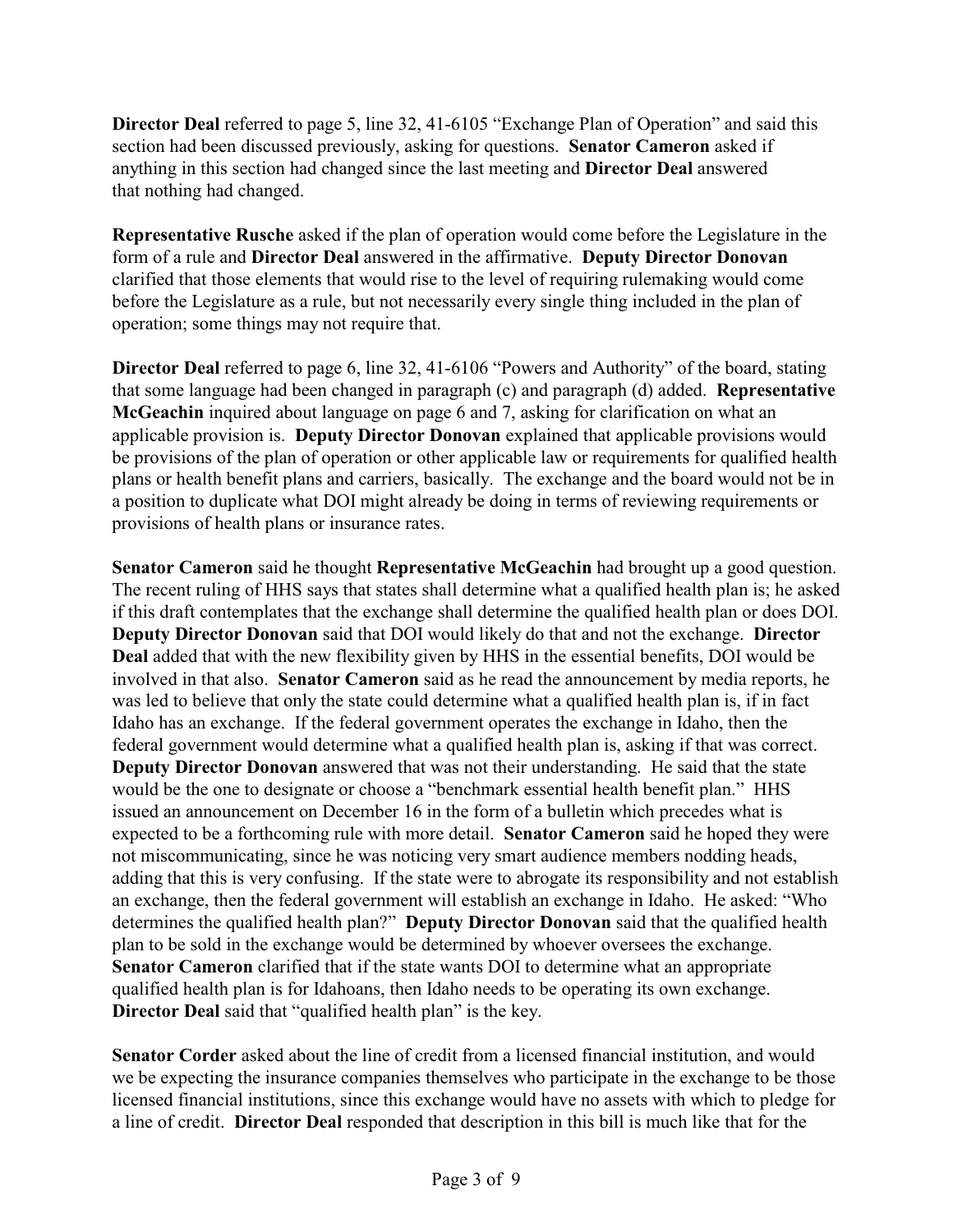High Risk Reinsurance Pool where the Pool has a line of credit that's been established. The bank that extends that line of credit understands that there is a stream of money involved and it has worked very well; the exchange would have the same type of plan. **Senator Cameron** added that it would be on a cash flow basis and would be an assessment to the carriers to be able to pay for the expenses of operating the exchange. In many cases there must be a time frame from which expenses are incurred and when paid by the assessment. **Senator Corder** said he understood that it was for cash flow, but if he personally went to his bank to ask for a line of credit for his cash flow, he knows this must be based on an asset.

**Director Deal** pointed out on page 8 of the draft legislation, line 31, 41-6107 "Navigators" that no changes had been made to this section since the last meeting or in the last three sections of the draft on page 9. **Director Deal** said this concluded his overview of this draft legislation as implementation for the Idaho exchange for the task force's consideration.

**Representative McGeachin** said that she had been intrigued by the ruling that came out from HHS since this task force last met relating to these qualified health plans. She asked for more detail on what is meant by "essential health benefits" in the new bulletin where it was announced that states could select a "benchmark plan." She said she was curious to know exactly what that means. **Deputy Director Donovan** answered that the PPACA says that all plans sold on the exchange, going forward to 2014, must have ten essential elements or "essential health benefits" set forth in statute, including ambulatory services, rehabilitative services, preventive, hospitalization, etc. He said that for a long time states were expecting HHS to dictate the minimum level, but the bulletin that came out on December  $16<sup>th</sup>$  says that states can select what the "benchmark plan" is to meet these ten various elements of an "essential health benefit" plan. It has to be part of any plan sold through an exchange, but it is not a synonym for a qualified health plan or a health benefit plan to be sold on the exchange. An exchange would be able to either decide what qualified health plans can be sold on the exchange or, as in this draft, let the market decide to the extent we can. All carriers who are qualified to sell in Idaho and meet legal requirements and plan of operation requirements would be eligible to sell their plans on the exchange in Idaho. There is the potential that a federal exchange would ratchet that down and allow only specific qualified health plans be sold to Idahoans on an exchange. Any of those plans will have to have the "essential health benefits" and, in the bulletin, there is flexibility given to states with regard to the benchmark, but it is not with carte blanche flexibility. The basic elements set forth in statute must be met, and the bulletin states that to the extent a benchmark plan selected by a state does not have all ten elements, then HHS would require that to be filled in through some other plan. The details were not specific, but **Deputy Director Donovan** thought this might be set forth in future rulemaking. The other premise is that a plan would meet what is offered by a typical employer so if a state does not choose an "essential health benefit" package to use as a benchmark, there is a fall-back position and a default one where HHS would designate for a particular state that the largest number of people enrolled in a small employer plan in that state would be the default benchmark plan in that state. **Representative McGeachin** commented that the benchmark wasn't meant to wipe out the essential health requirements in the PPACA, and an exchange must have those ten "essential health benefits." More will be known when the HHS rule comes out.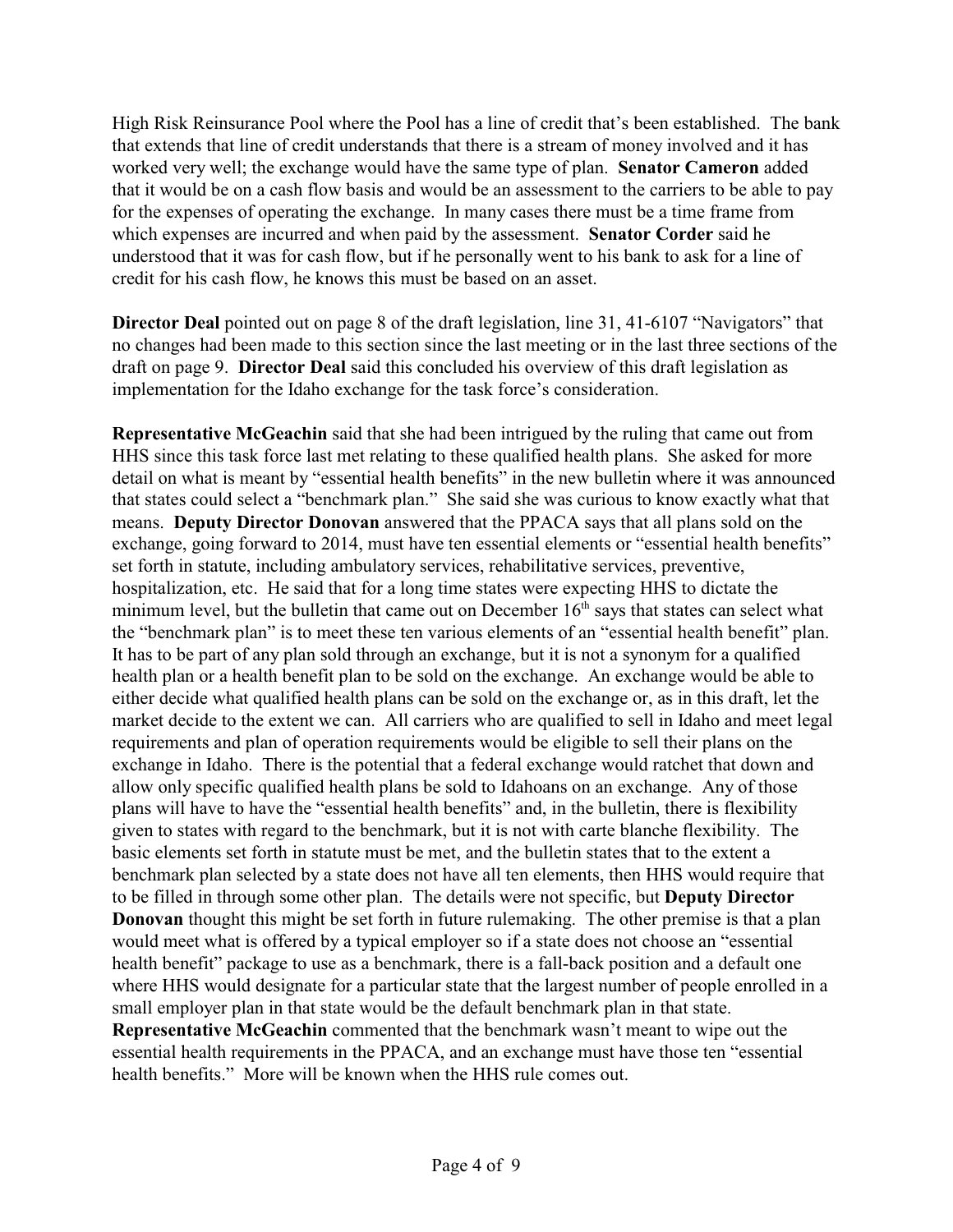**Representative Rusche** said that the components of "essential health benefits" are like the Medicaid optional or non-optional services, but it doesn't say how many services. Choosing a benchmark plan is the basic construct of how those minimal essential benefits would be delivered.

**Representative Fred Wood** said that the state sets the benchmark plan, whether or not there is a state or federal exchange. However, if there is a federal exchange, the federal government determines which insurers actually are on the exchange and which products will be sold on the exchange, even though the state actually sets the benchmark plan. **Representative Wood** asked if the state runs the exchange, would the state choose which insurers participate, whether marketdriven or some other kind of plan, and which products would be sold on the exchange. **Director Deal** affirmed that to be correct. **Senator Cameron** said that if the federal government runs the exchange, then the federal government would determine the benchmark, adding that this is the point where he gets caught up. He wondered if this was critical as to whether or not the task force supports this draft legislation. He does believe this is an important point to the Legislature because a month ago this opportunity was unknown, assuming the federal government would be determining the benchmark regardless of whether Idaho ran an exchange or the federal government. Now it is his understanding that Idaho gets to determine the benchmark if Idaho runs the exchange. **Representative Fred Wood** said he had looked at an email from **Director Armstrong** (DHW) indicating that it made no difference in setting the benchmark, which the states do, whether or not the state or the federal government runs the exchange. **Senator Cameron** said that the difference then is determining the benchmark, who gets to sell insurance, and what a qualified plan is. This was confirmed.

**Representative Rusche** said that speaking from an operational point of view, if there is a national exchange with a set number of carriers, there would likely not be a multitude of different benefit packages, doubting there would be state individuality on a national exchange. Each would have minimal essential benefits, but constructs of each plan would be different and would look like the federal employee plan package. **Senator Cameron** concurred, adding that if there was a national exchange, there would be one national for-profit carrier and one not-for-profit carrier. Most likely that plan would meet all benchmarks or qualifications of all states, and would not necessarily be individualized to Idaho residents.

**Senator Goedde** said that at the last meeting of this task force he'd suggested that the insurance commissioner in Oklahoma had an option whereby health exchanges could be rented at a very nominal rate, asking if DOI had looked at that option. **Director Deal** answered that DOI had not looked into rental at all. **Senator Goedde** said it was his understanding that it could be a staterented plan, and his guess was that it would still be run by some type of board, but the actual, digital makeup of the exchange would be rented. He asked if a rental would still work within the parameters of this draft legislation. **Director Deal** said he assumed not, but said this was something he would have to research. He added that DOI and DHW had been in the planning process, and the next need is to get into implementation where other issues can be investigated, since they are finding it takes money to pay for these project managers or consultants to advise in areas where there is no Idaho expertise. This must be done quickly in order to get spending authority to move forward. **Senator Cameron** said that in the draft language, under "Powers and Authority" the board would have the ability to contract with an entity to run an exchange or the technology side of an exchange.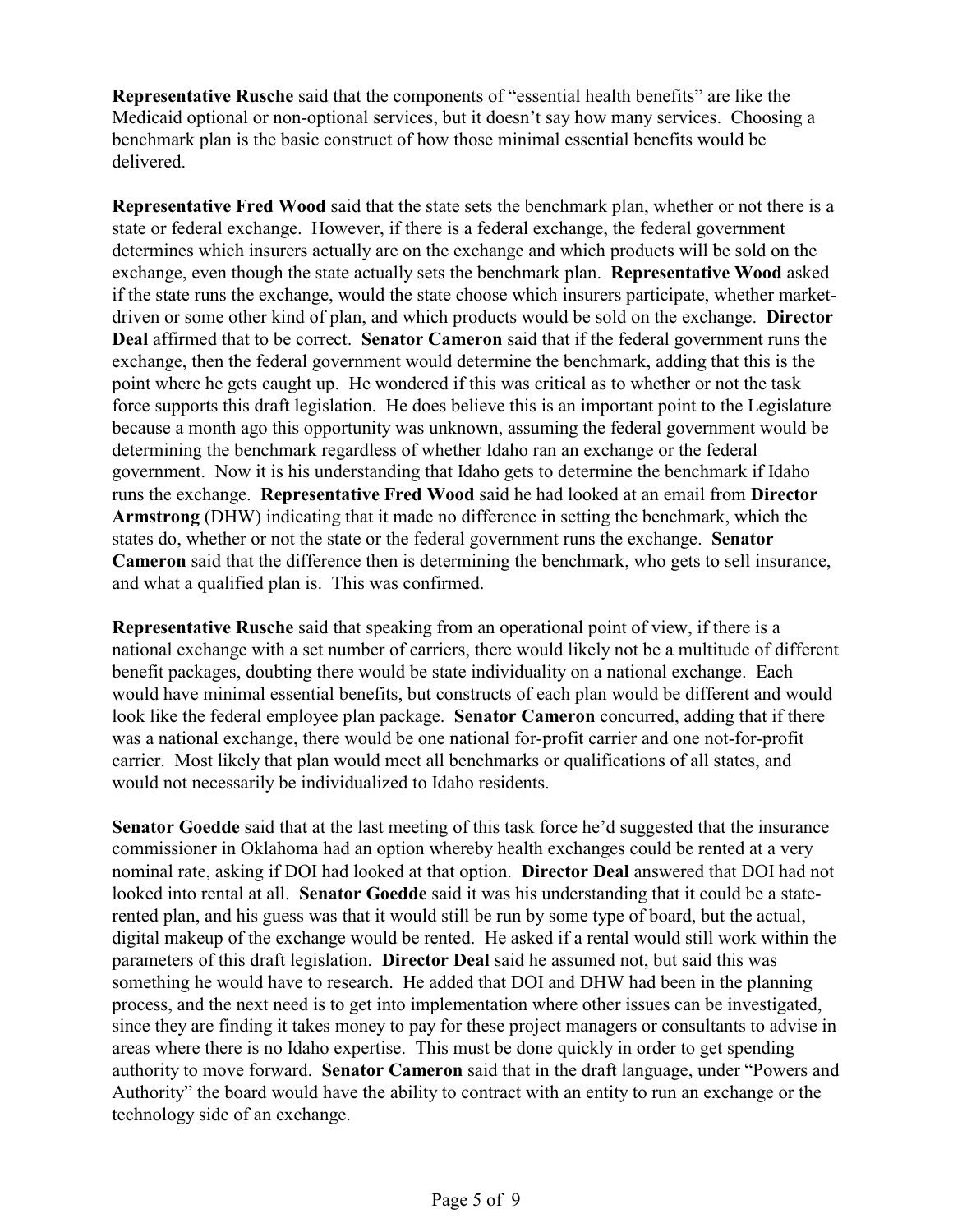**Senator Schmidt** referred to "Definitions" on page 3, lines 25 and 26, asking about "Producer" which means a person required to be licensed to sell, solicit or negotiate disability insurance, asking if that was the same as health insurance. **Director Deal** answered that disability insurance in Idaho statute is health insurance.

**Senator Cameron** pointed out to the task force that the options with regard to this draft would be to (1) do nothing and have the draft be taken under consideration or (2) vote to endorse the draft to move forward. He said this vote would not obligate a member in a future vote. This draft legislation would go to a germane committee, having been brought before this task force for review, if the task force found it worthy to move forward.

**Senator Broadsword moved that this health exchange draft legislation be endorsed by this task force and sent to a germane committee for a hearing to determine whether this would be best for the state or not, seconded by Representative Bilbao.**

**Representative McGeachin** said she would not be able to support this motion; she was not opposed to setting up an exchange in Idaho, but she does have concerns with this potential legislation as drafted. She has made notification of her concerns to **Director Deal** and has offered to talk about these concerns.

**Representative Rusche** said that the devil is in the details and the "Exchange Plan of Operation" is really going to say whether this could be successful to meet the needs of Idaho citizens. As far as an enabling framework, he said he thought this draft legislation was okay and that he supported the task force's endorsement.

**Senator Cameron** stated that under Rule 39(h), he is a licensed insurance agent and some might perceive that he would have a conflict, but he said that he believes he would lose revenue if this draft legislation passed. **Senator Goedde** also disclosed that he is a licensed health insurance agent, adding that he did not sell the product. **Representative Collins** said that he was a licensed insurance agent, although semi-retired. With these possible conflicts noted in these minutes, **Senator Cameron called for a roll call vote**. **Senator Goedde** explained that his vote was in support, but he said that he would be open to looking at amendments that might improve the draftt **The motion passed with 11 "Ayes" and 1 "Nay" recorded from Representative McGeachin.**

**Senator Broadsword** referred to another draft, DRRCB034 which is available on LSO's website at: **[legislature.idaho.gov/sessioninfo/2012/interim/healthcare0106\\_scr.pdf](http://legislature.idaho.gov/sessioninfo/2012/interim/healthcare0106_scr.pdf)** She pointed out that there was one small change from the draft presented at the last meeting, made at the request of **Representative McGeachin.**

**Mr. Mike Berlin**, Idaho Alzheimer's Planning Group (IAPG) addressed DRRCB034, and explained that IAPG was a grass-roots organization. He expressed a need for Idaho to develop a statewide plan or framework for addressing the needs of Idahoans with Alzheimer's disease, as well as family caregivers. He pointed out that IAPG was not looking for funds from the Legislature but primarily was looking for the support of the Legislature through this concurrent resolution in order to apply for grants, as well as to approach state agencies for support as the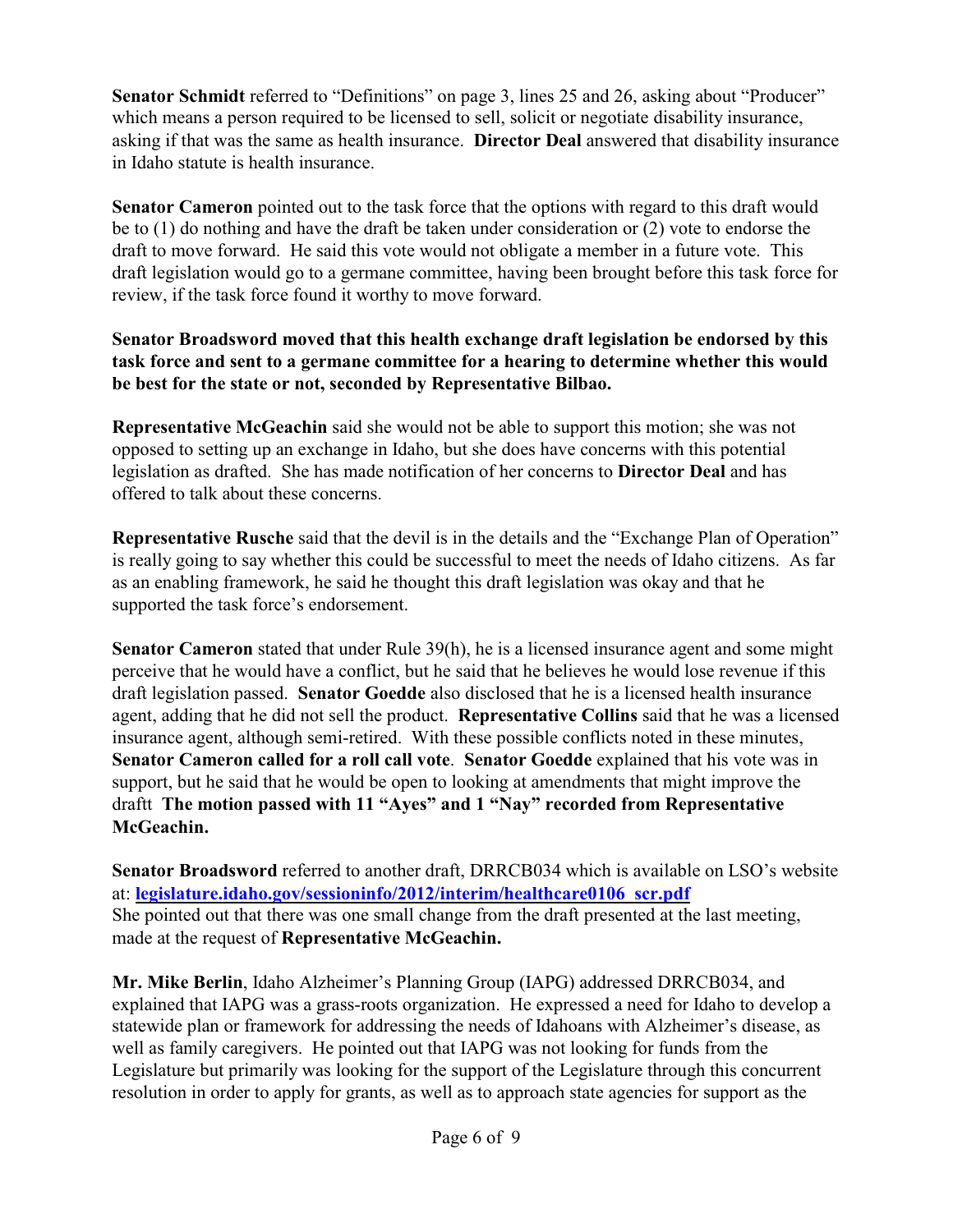plan is developed. Data is currently being collected from surveys and focus groups, from patients and family caregivers. **Mr. Berlin** said IAPG was looking for a vote of support from this task force on the concurrent resolution for IAPG's activities. **Senator Broadsword** pointed out that since the draft was presented at the December 14, 2011 meeting, language had been added in lines 31-33 to clarify IAPG's activities and to address concerns raised.

**Senator Lodge** commented on the fact that **Mr. Berlin** had said that IAPG was not looking for state funds but was looking for support from state agencies; she asked if support from agencies meant financial. **Mr. Berlin** answered potentially, but that IAPG does not yet know until data is analyzed to find out exactly what the needs are of the people in the state of Idaho. He said that DHW and public health districts may be approached eventually. Every other state plan that **Mr. Berlin** has read talks about increasing awareness throughout the state to educate family members about resources available to attempt to help keep Alzheimer's patients in their homes as long as possible. One need that Idaho may have, in the future, similar to other states, is the need for a public service announcement campaign, which might be best done through the public health districts. Funds might be needed for that, but IAPG's strategy is to approach the Center for Disease Control, the Alzheimer's Association and a variety of national organizations to apply for grants to support those kinds of efforts, as a first line of defense. **Senator Lodge** said that she supported the concept, she personally understands the need, but she expressed her concern about establishing another group that taxpayers may have to support over many other groups or needs that Idahoans have. She emphasized that she would support this, as long as support solicited remains through grant-seeking, but said that she could not support using state funds. Focusing on a certain group caused her concern, since there are so many needs currently.

**Senator Broadsword** clarified that this draft concurrent resolution helps IAPG to establish a state plan and does not ask for money from any agency, nor will it, until a plan is developed. At that time, if it is decided that state funds may be needed, IAPG would then come back to the Legislature in the future. This draft would require no state funding at this point. **Senator Cameron** asked if it was **Senator Broadsword**'s intent that a state plan would be presented before germane committees in the House and Senate to have the ability to accept or reject a state plan, and she answered in the affirmative.

**Representative Rusche** reminded the task force and **Senator Broadsword** that currently about one-third of Medicaid's budget is for dual-eligibles and seniors who are both Medicare and Medicaid-eligible and a large number of those are patients with dementia. As our population gets older, our state is facing a significant problem. Whether the state pays for this through Medicaid's fee-for-service and assisted living or through grants to help keep people in their homes, the state is going to end up paying for this. He thinks the state needs to figure out how best to deal with this situation in the most efficient manner.

## **Representative Rusche moved that the task force endorse DRRCB034, seconded by Representative McGeachin, and the motion carried unanimously by voice vote.**

**Ms. Heidi Low**, American Cancer Society/Cancer Action Network, was the last presenter and she said she was at this meeting representing a coalition of over twenty-five organizations who came together for a common purpose, that being increasing the tobacco tax in Idaho. The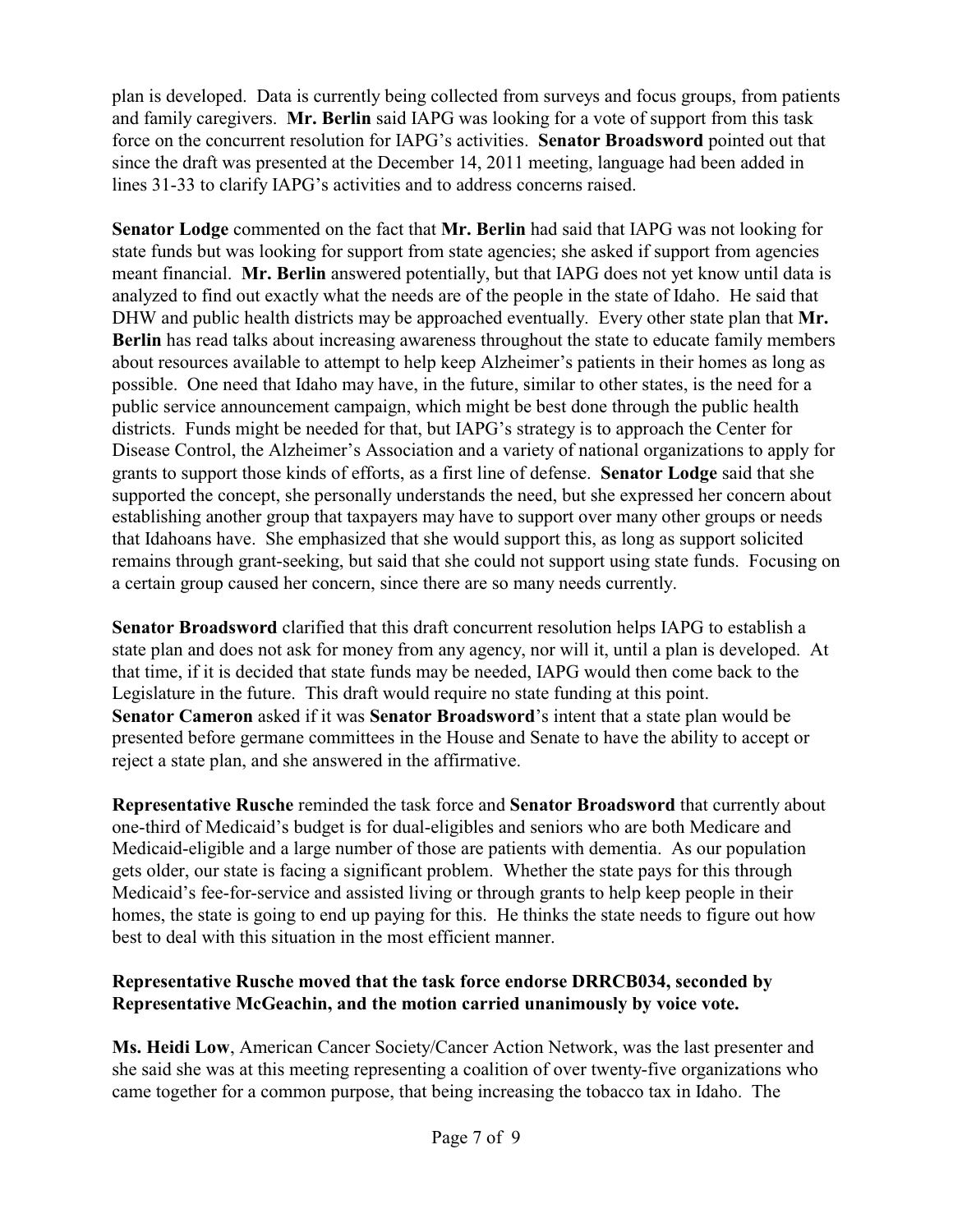coalition consists of the usual suspects, associations dealing with cancer, heart and lung to the less usual, like the Association of Counties who have come together for a common goal. This is not a new concept, and support is still strong with people throughout the state and with organizations. She said that everyone understands the clear health benefits with such an increase. Idaho is currently  $42<sup>nd</sup>$  in the nation with its cigarette tax at 57 cents per pack. **Ms. Low** said that an increase is being proposed of \$1.25 per pack with a parallel increase to other tobacco products. The reason organizations are backing this proposal is simple; the health benefits are clear, especially among kids. Every year in Idaho, approximately 3.1 million packs are either bought or smoked by kids. It has been demonstrated time after time that higher cigarette tax is one of the most effective ways of reducing smoking. With an increase of \$1.25 per pack in Idaho, a 20% decrease in sales will result with many youth choosing never to begin the habit. Tobacco use impacts Idaho every day and not just users of tobacco. The state and federal tax burden for every single taxpaying household in Idaho is \$539, whether or not that household has a smoker in it. Idaho Medicaid alone has a bill of \$83 million annually for health care costs related to tobacco use. Using a formula that takes into account a decrease in sales, a conservative estimate of revenue coming from the proposed increase would be \$51.1 million annually. **Ms. Low** said that using that revenue for health care costs related to tobacco use, including tobacco prevention cessation programs that comport with CDC best practices, is supported. Legislation is being drafted.

**Representative Rusche** stated that in a meeting with the Associated Press, this issue came up and he asked about the tribes. He said that currently tribal sales are not taxed by the state and, if a significant difference in product cost, that would really change the marketplace significantly. He asked her to address this. **Ms. Low** replied that potential legislation does not address the tribes, adding that experiences in other states could be looked at. In all estimates, attrition to tribes and cross-border sales has been taken into account. The perception of people going to buy tobacco from tribes or across borders is actually a lot higher than what actually happens.

**Senator Lodge** asked if the \$1.25 was on top of the current 57 cents tax, totaling \$1.82 per pack and **Ms. Low** answered that this was correct. In comparison, Washington state's cigarette tax is \$3.02, and another increase is being considered. Idaho would be on par with other surrounding states at \$1.82. **Senator Lodge** said she liked even numbers and asked why not make it an even number. **Ms. Low** replied that the coalition would be happy to go up three more cents. **Senator Lodge** said she thinks an even number might make the whole thing easier.

**Senator Broadsword** asked if there was a reason for choosing the \$1.25 amount, which puts small business owners in her district close to the Montana border at a disadvantage. She knew she would be hearing from them, if this legislation goes forward. She asked for help in addressing those small business owners' concerns. **Ms. Low** replied that polling was done at \$1.00 and \$1.50 and saw that support was actually higher at \$1.50, so the coalition went with \$1.25 to take into account surrounding states. She said she understood **Senator Broadsword**'s concern, since Montana is at \$1.70, but that this raise in tobacco tax would decrease youth use by 20% at \$1.25.

**Representative Collins** looked at literature handed out by **Ms. Low** (available in LSO) and asked if all states surrounding Idaho would have less tobacco tax, except Washington. **Ms. Low**